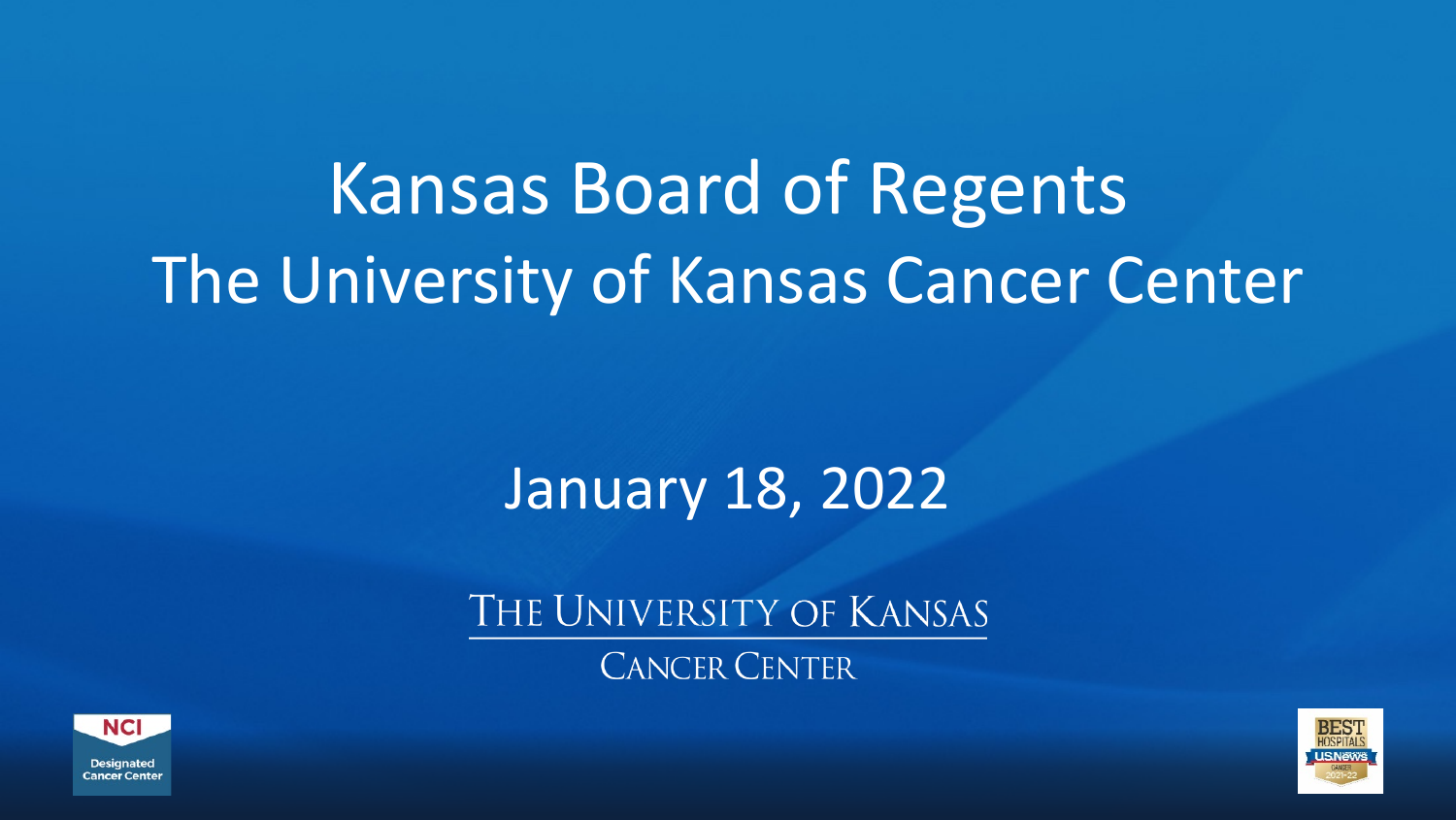## Questions to Answer

What are the goals for the state investment? How long has the state been investing in the program?

What are the metrics for measuring progress against those goals?

What the state money is paying for?





**CANCER CENTER**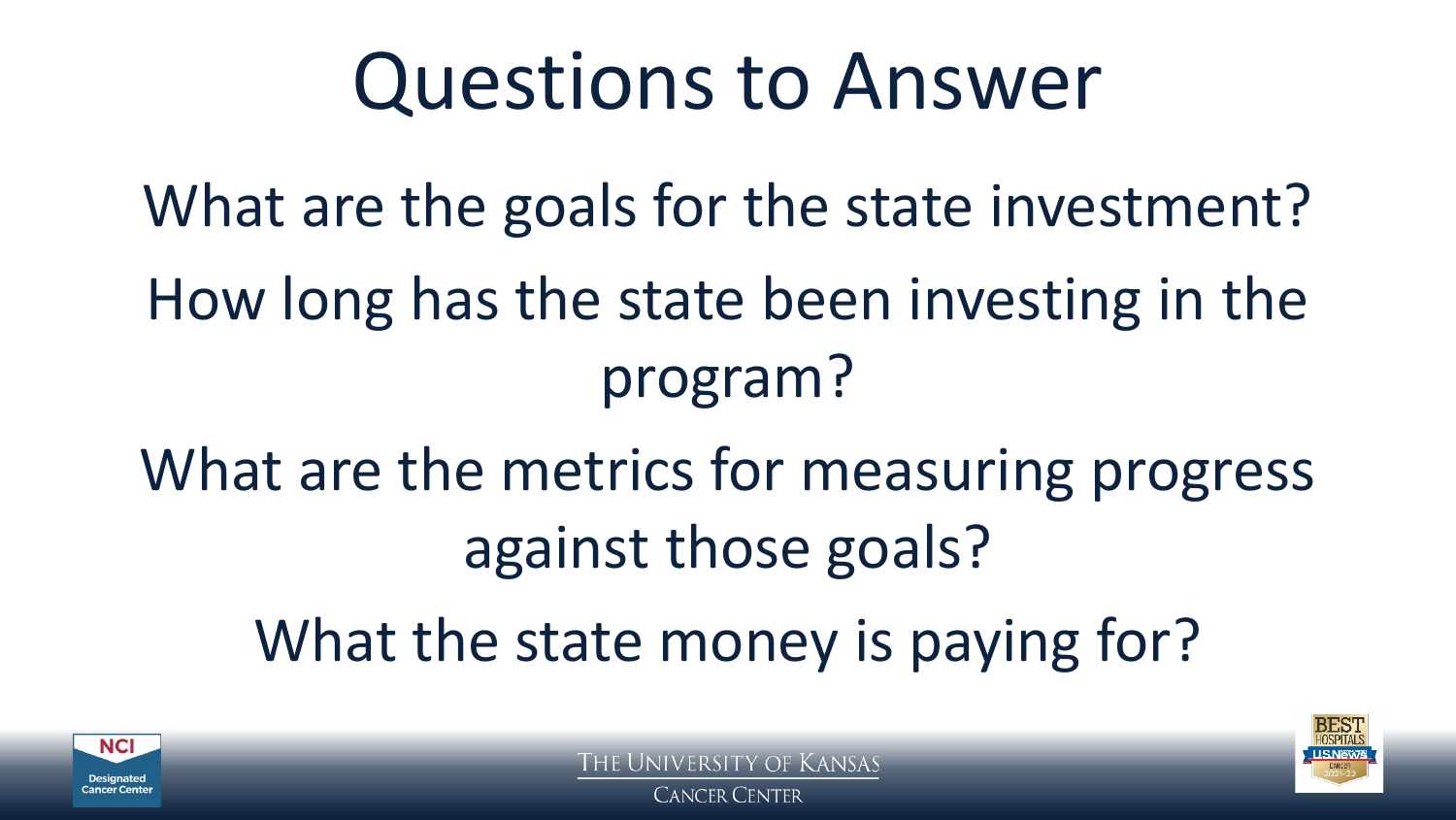# Utilization of State Investment

#### **\$37.5M FY22 Cancer Center Operations Budget**

**Usage of \$10M State Budget**



**Designated Cancer Center** 

**CANCER CENTER**